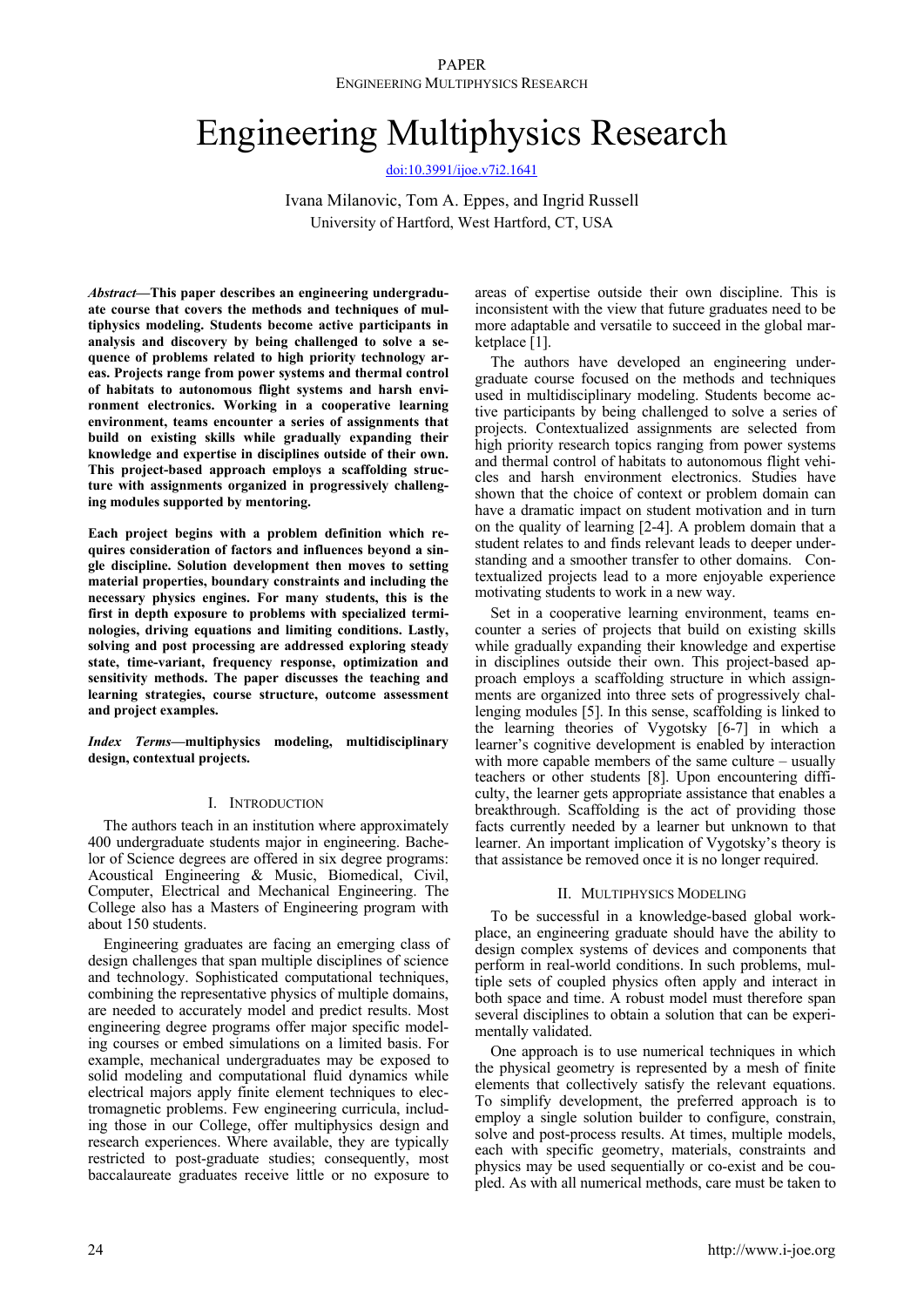ensure proper convergence and accuracy of the end result. Model creation typically proceeds along these lines:

- Define problem including simplifying assumptions
- Identify global constants and expressions
- Construct physical geometry including symmetries
- Specify domains and material properties
- Set boundary conditions
- Mesh physical structure into finite elements
- Select physics for each domain
- Configure study types and initiate solver
- Post-process results

Multiphysics software (e.g. COMSOL or ANSYS) can accelerate the timetable needed to create a working model. A family of graphical interfaces, organized in a tree structure, guides the development process while providing contextual help along the way. Geometries can be imported from leading computer-aided-drawing (CAD) packages. A properties library is embedded that covers many common materials. Meshing options include external file import and adaptive where dynamic adjustments are made during the solving process. An interface to MatLab permits access to m-file algorithms. Energy sources and forcing functions may contain time and space relationships as well as other constraints that are functions of the dependent variables themselves. If necessary, users customize the physics further by adding additional algebraic expressions and partial differential equations.

## III. COURSE STRUCTURE

The course is 3 credits and transpires over a 15 week semester. It is offered to all engineering majors with a senior standing. It is taught in a computer laboratory with a maximum of 16. All students, upon entering the course, will have covered the following topics in prior semesters: multivariate differential equations, theory of electrical and electronic circuits, and dynamics. Knowledge of numerical methods is not required; however, many students have taken such a course as part of a minor in mathematics.

The teaching and learning strategies were developed by the authors who have advanced degrees in the disciplines of electrical engineering, mechanical engineering, and computer science. The following types of co-teaching are envisioned: lead and support, team, and alternative. The course is currently being taught by one instructor at a time, but other options are being explored.

We now describe the course and student organizational context. In the authors' experience, too often experiential courses are overly reliant on assignments with predetermined results. Students are tasked to complete and document work where only correct and predictable outcomes are allowed. This approach is an unimaginative one and denies students the opportunity to build models from scratch, experience difficulties, be resourceful and explore different avenues while making decisions along the way [5].

The course design is based on four teaching and learning strategies:

- 1. Cooperative learning in teams of two
- 2. Scaffolding that builds competency in multidisciplinary modeling
- 3. Contextualized by focusing on relevant topics
- 4. Project-based assignments

The first strategy involves cooperative learning in which students work in teams of two. Whenever possible, students from different majors are paired. Prior research in skill development by Culver et al. [9] and King et al. [10] showed that students mature most readily when teaching balances both challenge and support. Challenge incorporates repeated exposure to and synthesis of the legitimate uncertainties in knowledge and is supported by high quality mentoring. Student-centered teaching that includes a rich combination of active and cooperative learning is advocated by Felder et al. [11-12].

Millis and Cottell [13] offer thorough and welldocumented support for cooperative learning at the college level provided that students are trained. While in most courses there is insufficient time for training [14], by keeping the team members and assessment materials the same, students learn to effectively perform peer and self evaluation [5].

With respect to the second strategy, assignments and instructor mentoring are integrated using a scaffolding technique patterned after previous curricular work by the authors [5]. The inclusion of scaffolding techniques has been widely reported in computer programming courses by Saunders, Mullins and Panitz [15-17]. Jackman et al. [18] applied scaffolding to the formulation stage for illstructured problems in an Engineering Economy course that included students from multiple engineering disciplines. In Jackman's [18] approach, the instructor or learning system supplants the student's ability to perform some part of the task by adjusting the nature or difficulty of the task. Working through series of assignments that progressively build on existing skills, students expand their interdisciplinary knowledge and expertise.

The third strategy heightens motivation by selecting topics from high priority research areas. Interest is peaked as students become active participants in analysis and discovery of relevant and important design problems.

The fourth strategy is to use project-based assignments, each containing a high level of hands-on activity. Assignments are organized into three modules: (1) classical projects with prescribed outcomes, (2) higher level transitional projects, and (3) a student-centric design of a model. This structure builds on existing skills and knowledge, connects them in a logical way and engages students in inquiry and learning, gradually developing competence.

Module 1: Classical projects familiarize students with the process of multiphysics modeling and the user interfaces of the software application. Teams following a set of procedures, construct working models, analyze results and write formal reports. The learning outcomes associated with Module 1 are to:

- Gain familiarity with modeling development process
- Learn the graphical user interface
- Complete a modeling project from scratch
- Document the results in a technical report

Module 2: Transitional projects have defined objectives; however, some design elements are intentionally left out prompting students to synthesize a working model so that meaningful results can be acquired. Although the goal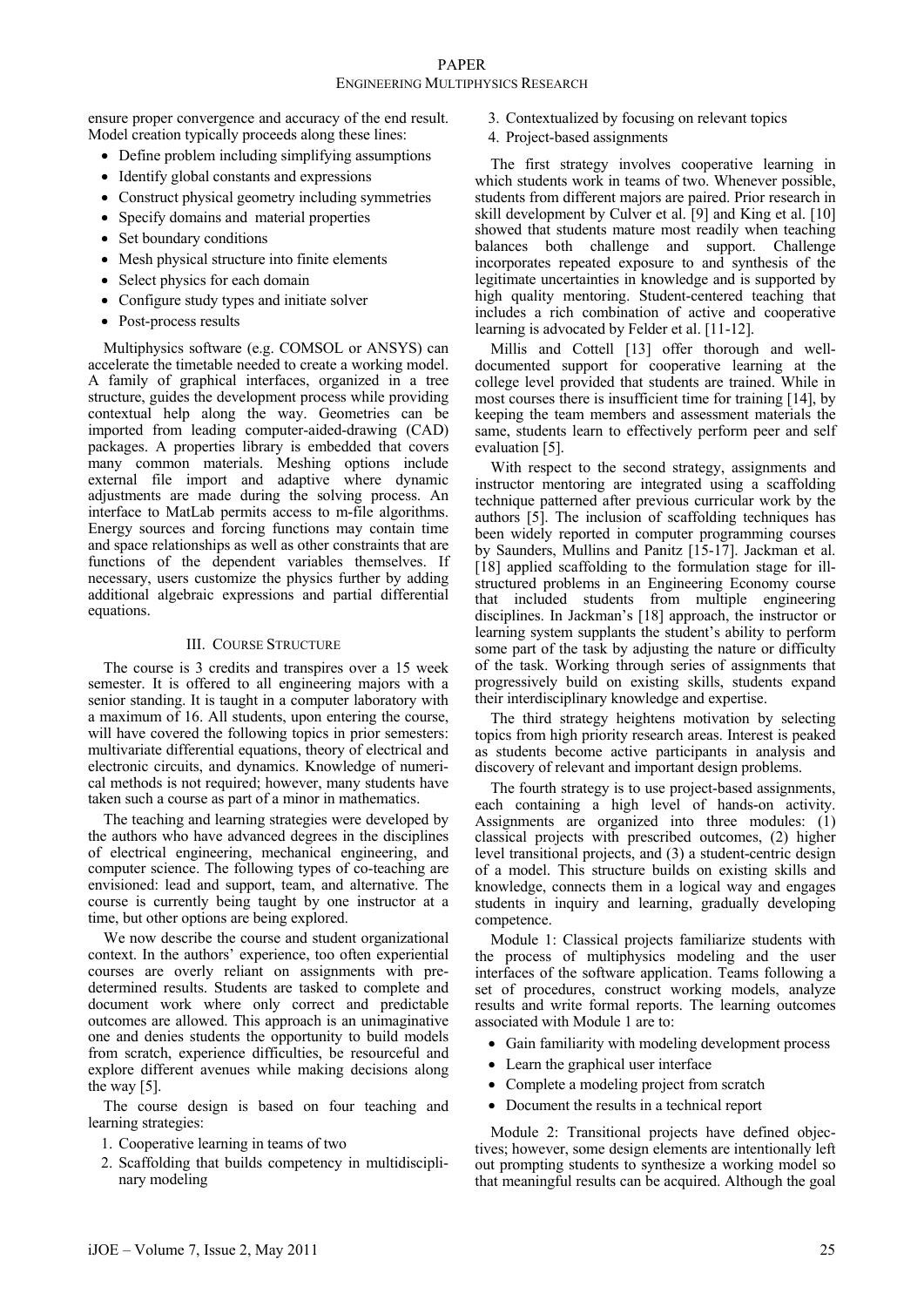is clearly stated, the task of filling in the missing pieces is the challenge. The learning outcomes of Module 2 are to:

- Discover missing modeling elements
- Research and incorporate relevant information
- Synthesize a successful project
- Justify, validate, and document the results

Module 3: Design of a model (DoM) is the culminating experience in which the students are required to integrate prior skills into an independent research initiative appropriate for the course. Each team must propose, plan and execute a design based on a proposal that is relevant to the course topics and suitable in rigor. At an end-of-thesemester event, each team delivers a formal oral presentation to a group of judges made up of faculty, alumni and an outside panel, some of whom are practicing engineers drawn from local industry. The learning outcomes of Module 3 are to:

- Generate concepts and filter down to a single proposal
- Research and utilize relevant information
- Evaluate alternatives within the construct of the model
- Synthesize a design and generate a solution
- Manage the project within time constraints
- Formally document the findings
- Deliver a formal oral presentation

In summary, the course integrates four teaching and learning strategies in an innovative way. Project-based assignments, focused on relevant research topics, are delivered using a scaffolding process and conducted in a cooperative learning environment.

#### IV. OUTCOME ASSESSMENT

This section discusses the five skills areas that are assessed. For all three modules, two rubrics (technical reports and teams skills) are employed. Table I shows how each rubric is used to measure skill level. Technical reports are submitted following each assignment after which feedback is provided. Students are expected to correct mistakes and improve the quality of work. The skill areas of written communication, teamwork and modeling proficiency rely on input from the technical reports rubric. Students perform peer and self assessment using a team skills rubric that measure four attributes: Research and Gather Information, Fulfill Team Role's Duties, Share Equally and Listens to Other Teammates. Qualitative feedback is solicited in the form of commentary.

The DoM module requires considerably more work compared to the first two modules and takes place over the final five weeks of the semester. In addition to technical reports and team skills, two additional rubrics (status reports and oral presentation) are used with the DoM as shown in Table II.

Teams submit weekly status reports that address: tasks and accomplishments, problems encountered and approach to solution, changes to objectives, future activities, needed support, and schedule concerns. Status reports are not graded or formally assessed; however, at the discretion of the instructor, individuals and/or team(s) may be sanctioned and/or penalized for failure to report progress on a timely basis.

TABLE I. ASSESSMENT RUBRICS AND SKILL AREAS

| <b>Skill Area</b> |                             | <b>Rubrics for</b><br><b>All modules</b> |                       |
|-------------------|-----------------------------|------------------------------------------|-----------------------|
|                   |                             | <b>Technical</b><br><b>Reports</b>       | Team<br><b>Skills</b> |
|                   | Written Communication       |                                          |                       |
|                   | Teamwork                    |                                          |                       |
| 3.                | Modeling Proficiency        |                                          |                       |
|                   | <b>Information Literacy</b> |                                          |                       |

TABLE II. DOM ASSESSMENT RUBRICS AND SKILL AREAS

| <b>Skill Area</b> |                       | <b>Rubrics for</b><br>Module 3: DoM only |                               |
|-------------------|-----------------------|------------------------------------------|-------------------------------|
|                   |                       | <b>Status</b><br><b>Reports</b>          | <b>Oral Presenta-</b><br>tion |
|                   | Written Communication |                                          |                               |
| $\overline{2}$    | Teamwork              |                                          |                               |
| I 3.              | Modeling Proficiency  |                                          |                               |
|                   | Oral Communication    |                                          |                               |



Figure 1. Filament heated light bult [19]

At the end of the semester, a formal DoM oral presentation is given to a panel of evaluators where communication and modeling skills are assessed on a scale of 1 to 4. The oral communication rubric is based on rhetorical concepts emphasized in previous technical writing courses: appropriate for audience, organization, graphics, English conventions and delivery. A specialized project modeling rubric evaluates the following skills: problem definition, relevant background information gathered, working solution and quality of post-processed results.

#### V. PROJECT EXAMPLES

In this section, one sample project is presented from each module. The first module, Classical, includes an incandescent light bulb illustrated in Fig. 1 [19]. The light bulb contains a tungsten filament that is resistively heated when a current is passed through it. At temperatures around 2000K, the filament starts to emit visible light. To prevent the tungsten wire from burning up, the bulb is filled with a gas, usually argon.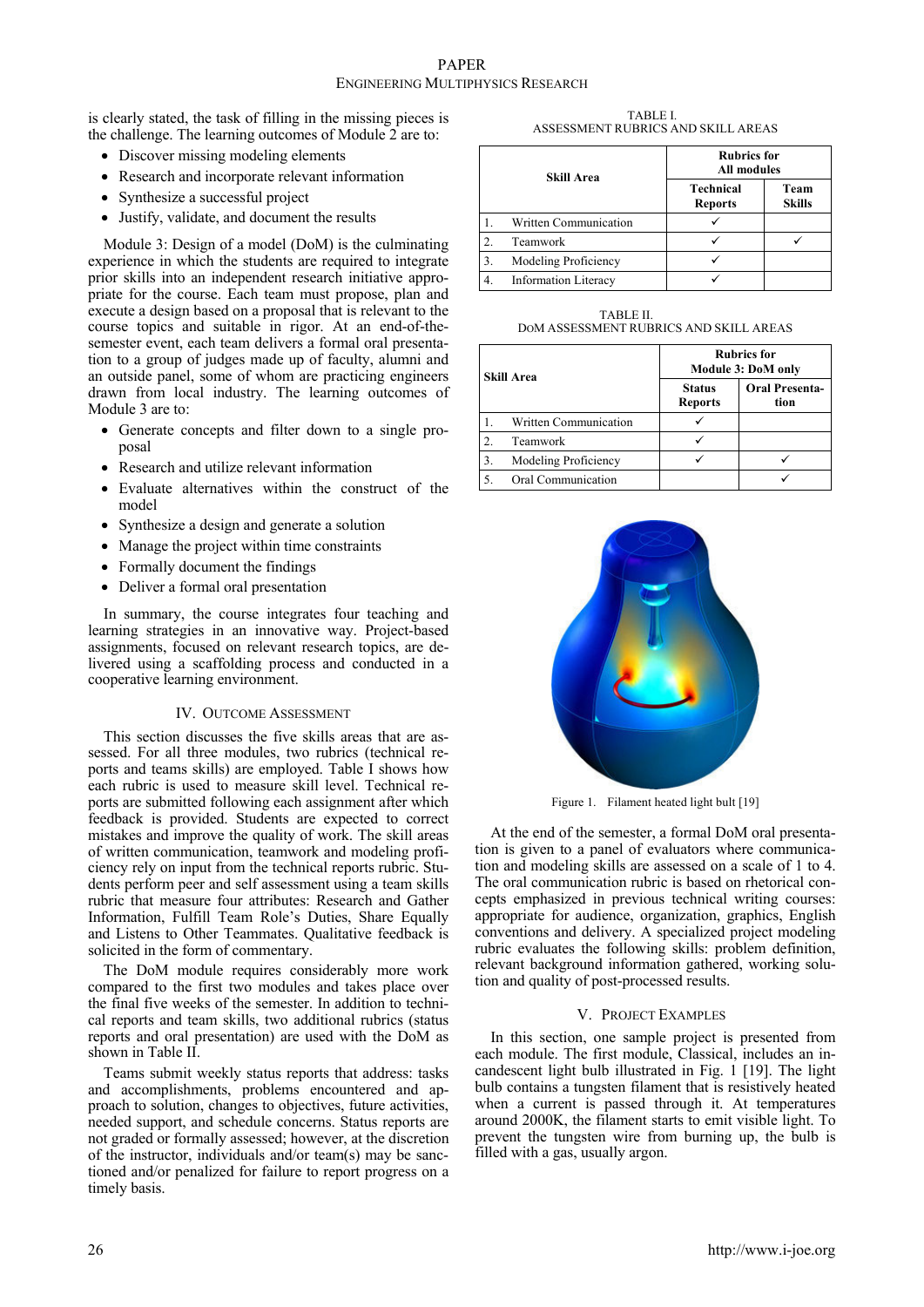Heat generated in the filament is transported to the surroundings through radiation, convection, and conduction. As the gas heats up, density and pressure changes induce a flow field inside the bulb. The heating process has a long and a short time scale after the light is turned on. The short scale captures the heating of the filament and the gas close to it. Temperature-induced density changes in the argon lead to a convective flow inside the bulb. On a longer time scale, the glass on the bulb's outer side heats up.

As with all classical projects, teams are provided stepby-step instructions on how to create a working model and visualize the results. In this case, the model predicts the following parameters: (1) temperature distribution and (2) velocity fields of the argon gas after several minutes of operation. Figure 2 depicts the temperature distribution after 5 minutes of operation [19].

The next project is Transitional and involves a power transistor mounted on a printed circuit board using through-hole technology [20]. The solder in the holes give mechanical support and electronic contact between the copper routes and the transistor pins. Current conduction and Joule heating take place in the copper routes, solder joints, and pin-outs. In these parts, the physics of heat transfer and heat production due to Joule heating are fully coupled to the conduction of electric current. In all other parts of the transistor, only heat transfer and heat production take place.

The objective is to determine if the steady state temperature is below an acceptable maximum for a given power level. In transitional projects, teams are NOT provided step-by-step instructions on how to build the model. In addition, some material properties and boundary conditions are left out, forcing students to research appropriate values and conditions. The resulting temperature distribution for a power level 1 Watt is shown in Fig. 3 [20].

The final sample project illustrates a DoM based on a two-phase model of laser percussion drilling, a thermal, contact-free process that utilizes a focused optical beam to remove material by vaporization and melt ejection. This process is used in the aerospace industry to produce cooling holes in jet engine components [21]. Figure 4 shows how air flow along interior serpentine channels feeds an array of holes providing a thin cooling film that protects the blade from high combustion gas temperatures [22].

The objectives of this particular DoM as set forth by the student team is to:

- Use iron as the target material and show the twodimensional temperature profile as a function of time for a single optical pulse
- Identify the location of the solid-to-liquid interface within the target over time
- Compare and contrast the above results for different optical power levels, pulse shapes, angles of incidence, and polarizations

The model contains an ensemble of equations that collectively describe the physics of the process. Temperaturedependent material properties, such as specific heat to preserve enthalpy, are used to track phase transformation from solid to liquid. The model is capable of generating results for any angle of incidence, two different beam profiles (Gaussian and flat-top) as well as polarization (normal or parallel to the surface).





Figure 3. Power transistor temperature distribution [20]



Figure 4. Air flow inside a turbine blade [22]

A two-dimensional meshed geometry with a flat planar surface represents the target with an optical beam incident on the surface. Based on the angle of incidence and polarization, some fraction of the optical energy is absorbed. Over time, the temperature inside the target increases as heat is conducted into its interior. Temperature fields re-